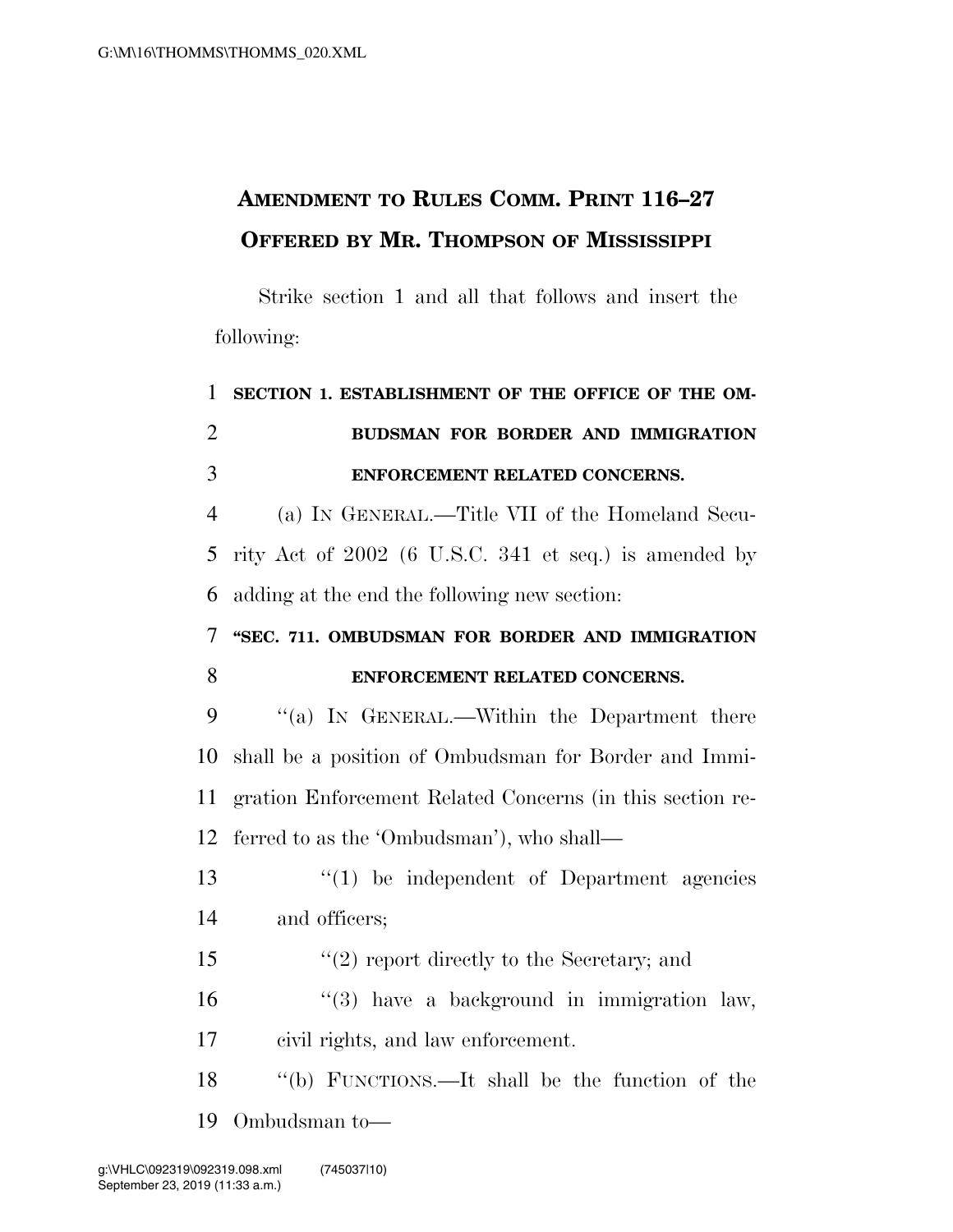1 ''(1) in coordination with the Inspector General of the Department, establish an independent, neu- tral, accessible, confidential, and standardized proc- ess to assist individuals (including aliens (as such term is defined in section 101 of the Immigration and Nationality Act (8 U.S.C. 1101)) in resolving complaints with respect to U.S. Customs and Border Protection, U.S. Immigration and Customs Enforce- ment, a subcontractor, or a cooperating entity, which process shall include a publicly accessible website through which a complainant can check on the status of such a complaint; 13 ''(2) identify and thereafter review, examine, and make recommendations to the Secretary to ad- dress chronic issues identified by the Ombudsman in carrying out the function described in paragraph  $(1);$  ''(3) establish a Border Oversight Panel in ac-cordance with subsection (f); and

 $\frac{1}{4}$  review compliance with departmental poli- cies and standards of care for custody of aliens by U.S. Immigration and Customs Enforcement and U.S. Customs and Border Protection, including any violations of applicable policy or standards of care involving force-feeding.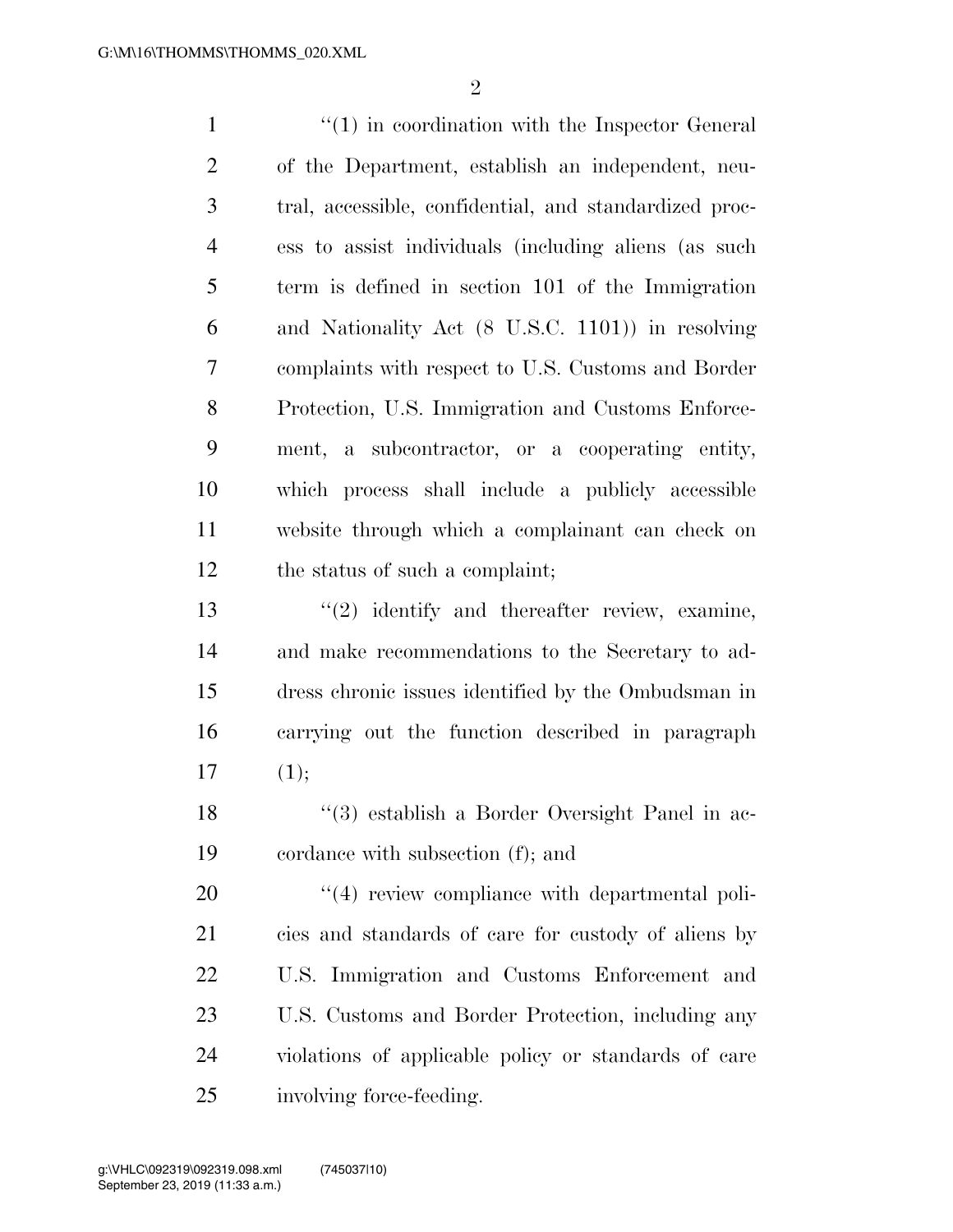''(c) CONFIDENTIALITY.—The existence of a com- plaint, including the identity of any Department employee implicated in a complaint, shall be kept confidential by the Ombudsman and, in the absence of the written consent of an individual who submits a complaint, the Ombudsman shall keep confidential the identity of and any identifying information relating to such individual. Such confiden- tiality requirement may not be considered as a factor of whether or not information under this subsection may be disclosed under section 552 of title 5, United Stated Code (commonly referred to as the Freedom of Information Act).

 ''(d) ANNUAL REPORTING.—Not later than June 30 of each year beginning in the year after the date of the enactment of this section, the Ombudsman shall submit to the Committee on Homeland Security and the Com- mittee on the Judiciary of the House of Representatives and the Committee on Homeland Security and Govern- mental Affairs and the Committee on the Judiciary of the Senate a report that includes, for the previous year, the following:

  $\cdots$   $(1)$  The number and types of complaints re- ceived under this section and for each complaint—  $\langle (A)$  the component or subcomponent, sub-contractor, or cooperating entity identified;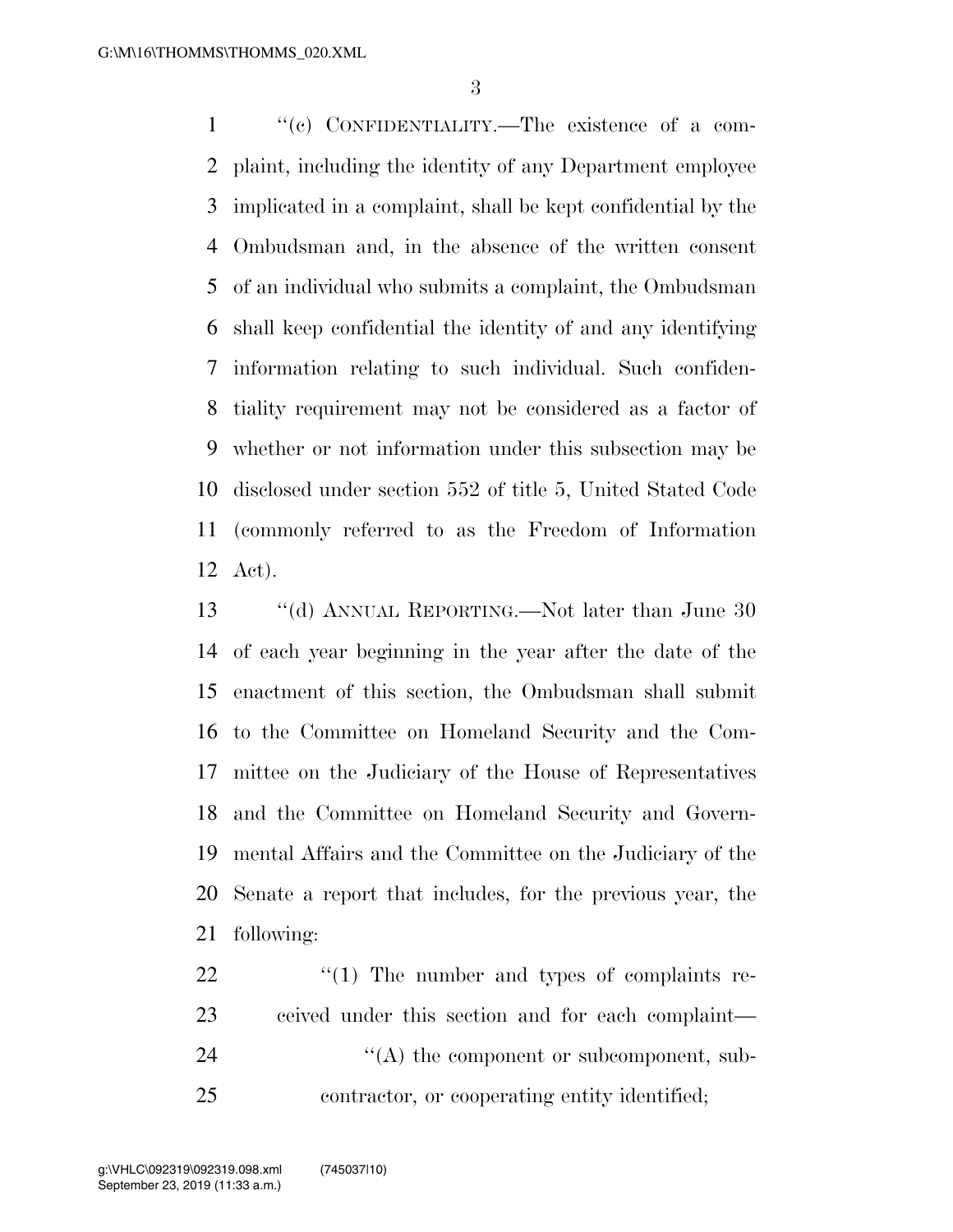| $\mathbf{1}$   | $\lq\lq$ the demographics of the complainant;         |
|----------------|-------------------------------------------------------|
| $\overline{2}$ | and                                                   |
| 3              | $\lq\lq$ (C) a description of the resolution of the   |
| $\overline{4}$ | complaint or the status of the resolution proc-       |
| 5              | ess.                                                  |
| 6              | $\lq(2)$ Any complaint pattern that could be pre-     |
| 7              | vented or reduced by policy training or practice      |
| 8              | changes.                                              |
| 9              | $\lq(3)$ A description of any pattern of violations   |
| 10             | of any applicable policy or standards.                |
| 11             | $\lq(4)$ A description of each complaint received     |
| 12             | under this section with respect to which U.S. Cus-    |
| 13             | toms and Border Protection, U.S. Immigration and      |
| 14             | Customs Enforcement, a subcontractor, or a cooper-    |
| 15             | ating entity, as applicable, has taken action to re-  |
| 16             | solve, and the time between receipt and resolution of |
| 17             | each such complaint.                                  |
| 18             | $\lq(5)$ A description of complaints received under   |
| 19             | this section for which action has not been taken      |
| 20             | after one year, and the period during which each      |
| 21             | complaint has been open.                              |
| 22             | $(6)$ Recommendations the Ombudsman<br>has            |
| 23             | made under subsection $(b)(2)$ .                      |
| 24             | $\lq(7)$ Other information, as determined appro-      |
| 25             | priate by the Ombudsman.                              |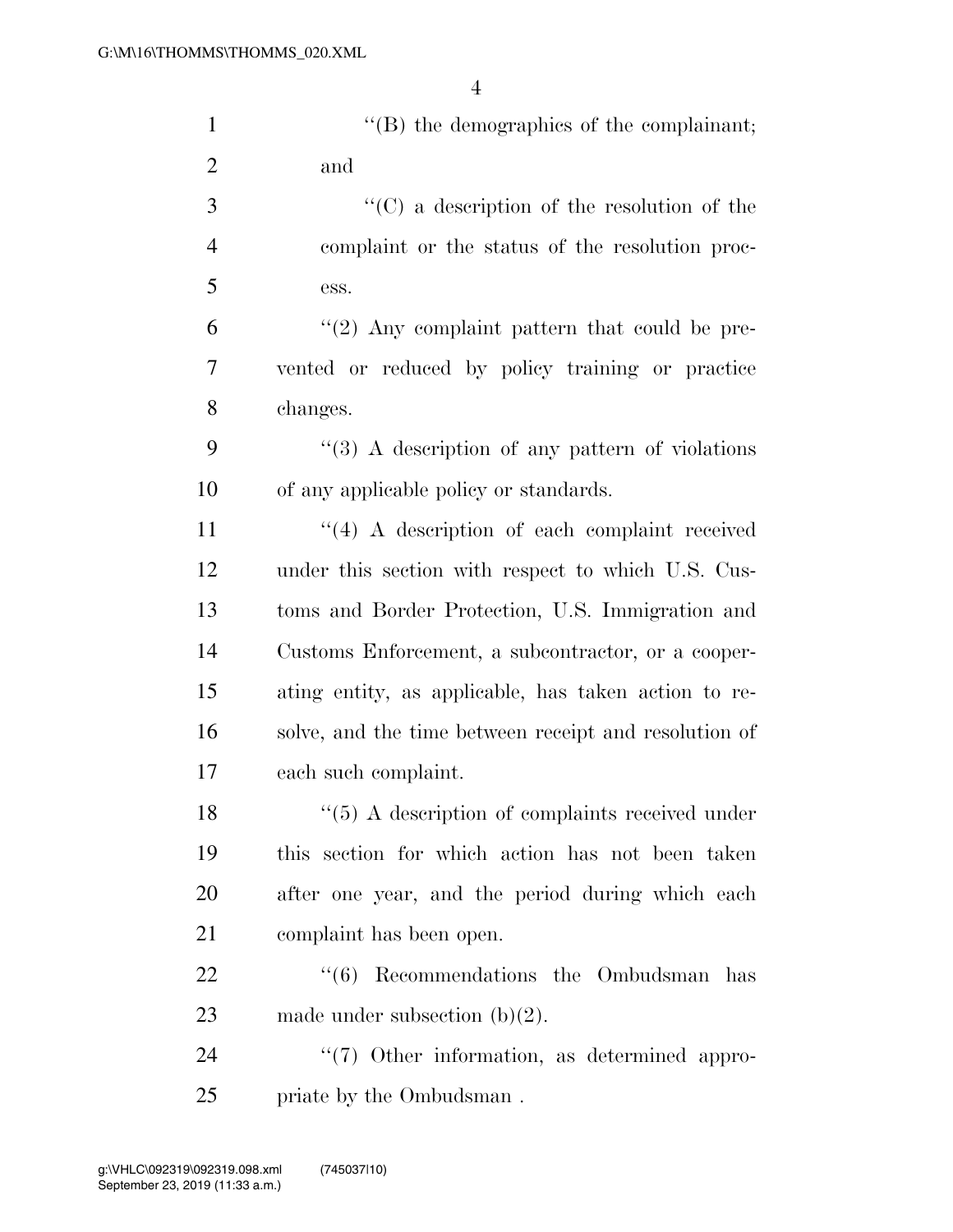''(e) APPOINTMENT OF BORDER COMMUNITIES LIAI-SON.—

| 3              | "(1) IN GENERAL.—The Ombudsman, in con-              |
|----------------|------------------------------------------------------|
| $\overline{4}$ | junction with the Office for Civil Rights and Civil  |
| 5              | Liberties of the Department, shall appoint a Border  |
| 6              | Community Liaison (in this subsection referred to as |
| 7              | the 'Liaison') in each U.S. Border Patrol sector on  |
| 8              | the northern and southern borders. Each Liaison      |
| 9              | shall report to the Ombudsman.                       |
| 10             | "(2) PURPOSES.—Each Liaison appointed                |
| 11             | under this subsection shall—                         |
| 12             | $\cdot$ (A) foster cooperation between U.S. Cus-     |
| 13             | toms and Border Protection, U.S. Immigration         |
| 14             | and Customs Enforcement, and border commu-           |
| 15             | nities;                                              |
| 16             | "(B) consult with border communities on              |
| 17             | the development of policies, directives, and pro-    |
| 18             | grams of U.S. Customs and Border Protection          |
| 19             | and U.S. Immigration and Customs Enforce-            |
| 20             | ment;                                                |
| 21             | "(C) receive feedback from border commu-             |
| 22             | nities on the performance of U.S. Customs and        |
| 23             | Border Protection and U.S. Immigration and           |
| 24             | Customs Enforcement; and                             |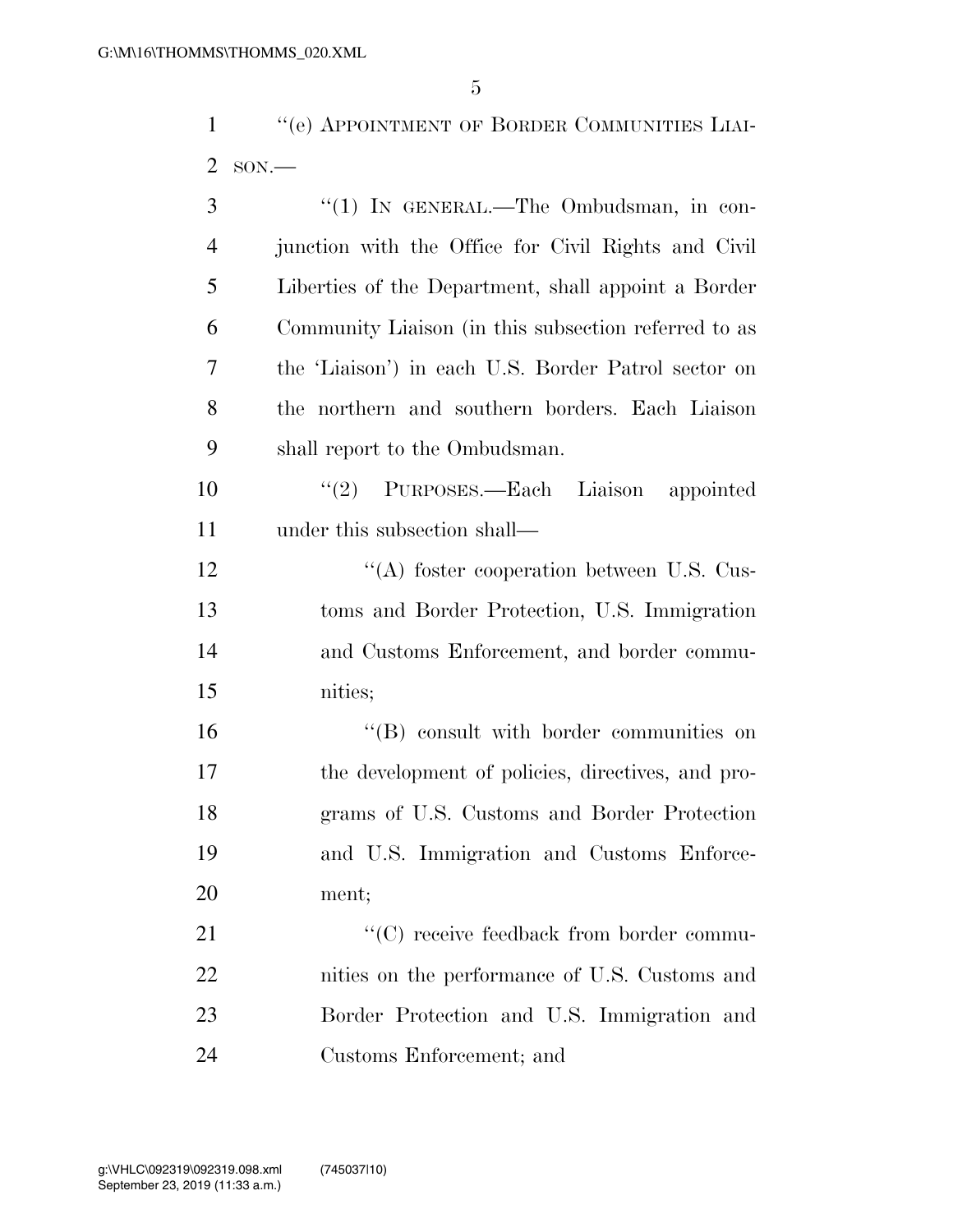| $\mathbf{1}$   | $\lq\lq$ submit to the Ombudsman an annual       |
|----------------|--------------------------------------------------|
| $\overline{2}$ | report detailing their findings, feedback re-    |
| 3              | ceived from border communities, and rec-         |
| $\overline{4}$ | ommendations to increase cooperation between     |
| 5              | U.S. Customs and Border Protection, U.S. Im-     |
| 6              | migration and Customs Enforcement, and bor-      |
| $\overline{7}$ | der communities.                                 |
| 8              | "(f) BORDER OVERSIGHT PANEL.—                    |
| 9              | "(1) ESTABLISHMENT.—The Ombudsman shall          |
| 10             | establish a Border Oversight Panel (in this sub- |
| 11             | section referred to as the 'Panel').             |
| 12             | $``(2)$ COMPOSITION.—                            |
| 13             | "(A) IN GENERAL.—The Panel shall be              |
| 14             | composed of 30 members selected by the Om-       |
| 15             | budsman.                                         |
| 16             | "(B) CHAIRPERSON.—The Ombudsman                  |
| 17             | shall be the chair of the Panel.                 |
| 18             | "(C) EXPERTISE.—Members of the Panel             |
| 19             | shall have expertise in immigration, local crime |
| 20             | indices, civil and human rights, community re-   |
| 21             | lations, cross-border trade and commerce, qual-  |
| 22             | ity of life indicators, or other experience the  |
| 23             | Ombudsman determines is appropriate, and         |
| 24             | shall include individuals who reside in or near  |
| 25             | border counties.                                 |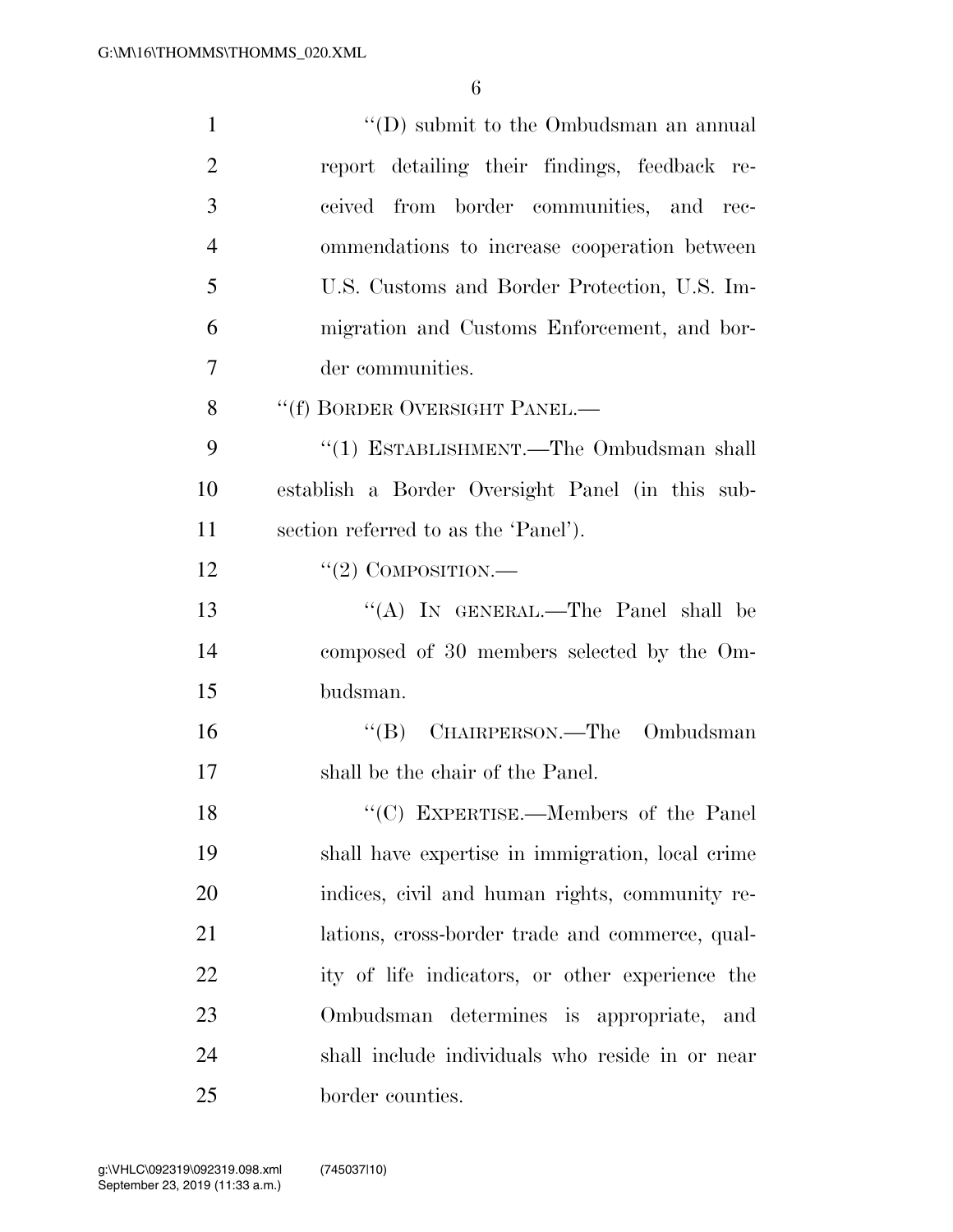| $\mathbf{1}$   | "(3) DUTIES.—The Panel shall evaluate and                    |
|----------------|--------------------------------------------------------------|
| $\overline{2}$ | make recommendations regarding the border en-                |
| 3              | forcement policies, strategies, and programs of the          |
| $\overline{4}$ | Department operating along the northern and south-           |
| 5              | ern borders of the United States to-                         |
| 6              | $\lq\lq$ take into consideration the impact of               |
| 7              | such policies, strategies, and programs on bor-              |
| 8              | der communities, including protecting due proc-              |
| 9              | ess, civil and human rights of border residents              |
| 10             | and visitors, and private property rights of land            |
| 11             | owners;                                                      |
| 12             | "(B) uphold domestic and international                       |
| 13             | legal obligations;                                           |
| 14             | $\lq\lq$ reduce the number of migrant deaths;                |
| 15             | and                                                          |
| 16             | "(D) improve the safety of agents and offi-                  |
| 17             | cers of U.S. Customs and Border Protection                   |
| 18             | and U.S. Immigration and Customs Enforce-                    |
| 19             | ment.                                                        |
| 20             | "(g) STAFFING.—The Secretary shall take appro-               |
| 21             | priate action to ensure the Ombudsman's office is suffi-     |
| 22             | ciently staffed and resourced to carry out its duties effec- |
| 23             | tively and efficiently.                                      |
| 24             | $\lq\lq(h)$ TRAINING.—                                       |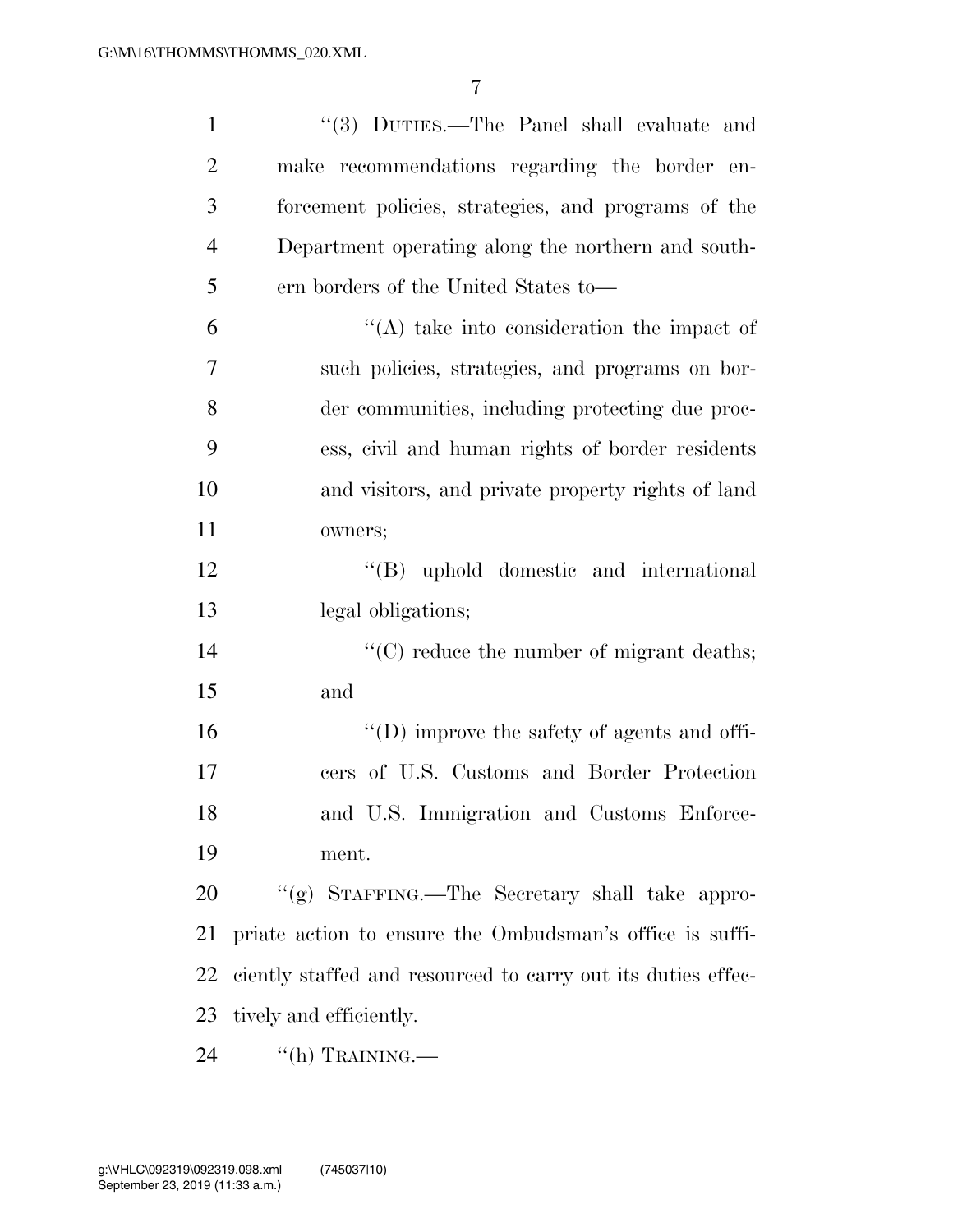1 "(1) IN GENERAL.—The Ombudsman shall con- duct a yearly evaluation of all training given to agents and officers of U.S. Customs and Border Protection and U.S. Immigration and Customs En- forcement. ''(2) CONTENTS.—Each evaluation under para-

 graph (1) shall include whether the training referred to in such paragraph adequately addresses the fol-lowing:

 $\langle (A)$  Best practices in community policing, cultural awareness, and carrying out enforce- ment actions near sensitive locations, such as places of worship or religious ceremony, school or education-related places or events, court- houses or other civic buildings providing serv- ices accessible to the public, hospitals, medical treatment or health care facilities, public dem- onstrations, and attorney's offices (including a public defender or legal aid offices).

20 "'(B) Policies for operating in locations where there are limitations on cooperation by local law enforcement.

23  $\text{``(C)}$  Interaction with vulnerable popu- lations, including instruction on screening, iden-tifying, and responding to vulnerable popu-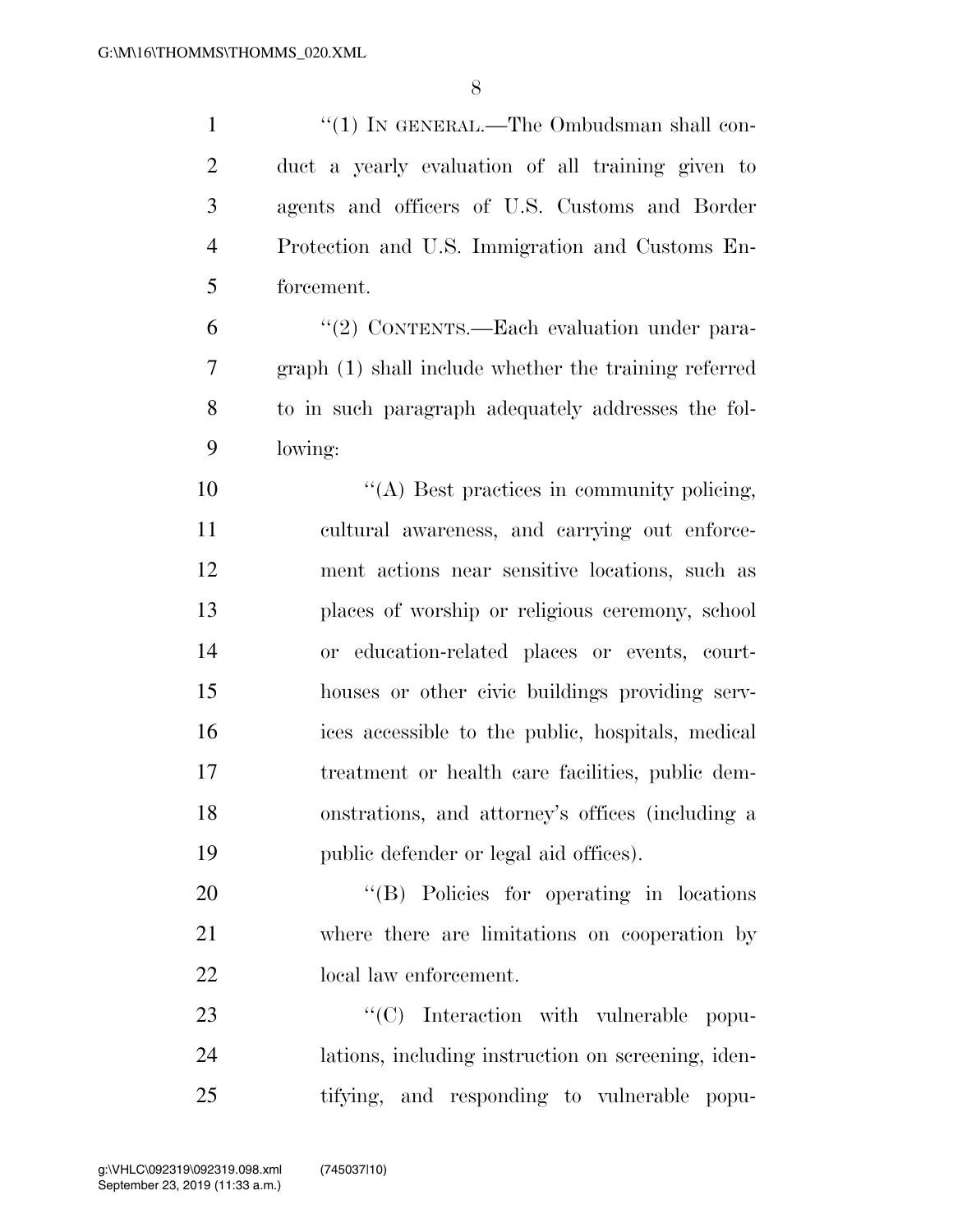| $\mathbf{1}$   | lations, such as children, victims of human traf- |
|----------------|---------------------------------------------------|
| $\overline{2}$ | ficking, and the acutely ill.                     |
| 3              | "(D) Standards of professional and ethical        |
| $\overline{4}$ | conduct, including the following:                 |
| 5              | "(i) Lawful use of force, de-escalation           |
| 6              | tactics, and alternatives to the use of force.    |
| 7              | "(ii) Complying with chain of com-                |
| 8              | mand and lawful orders.                           |
| 9              | "(iii) Conduct and ethical behavior to-           |
| 10             | ward the public in a civil and professional       |
| 11             | manner.                                           |
| 12             | "(iv) Civil rights and legal protections          |
| 13             | for nationals of the United States and            |
| 14             | aliens.                                           |
| 15             | $\lq\lq$ (v) Non-biased questioning.              |
| 16             | "(vi) Sensitivity towards lesbian, gay,           |
| 17             | bisexual, transgender, and queer individ-         |
| 18             | uals.                                             |
| 19             | "(vii) Permissible and impermissible              |
| 20             | social media activity.                            |
| 21             | "(viii) Sexual and other harassment               |
| 22             | and assault, including an assessment of           |
| 23             | whether adequate policies exist to resolve        |
| 24             | complaints.                                       |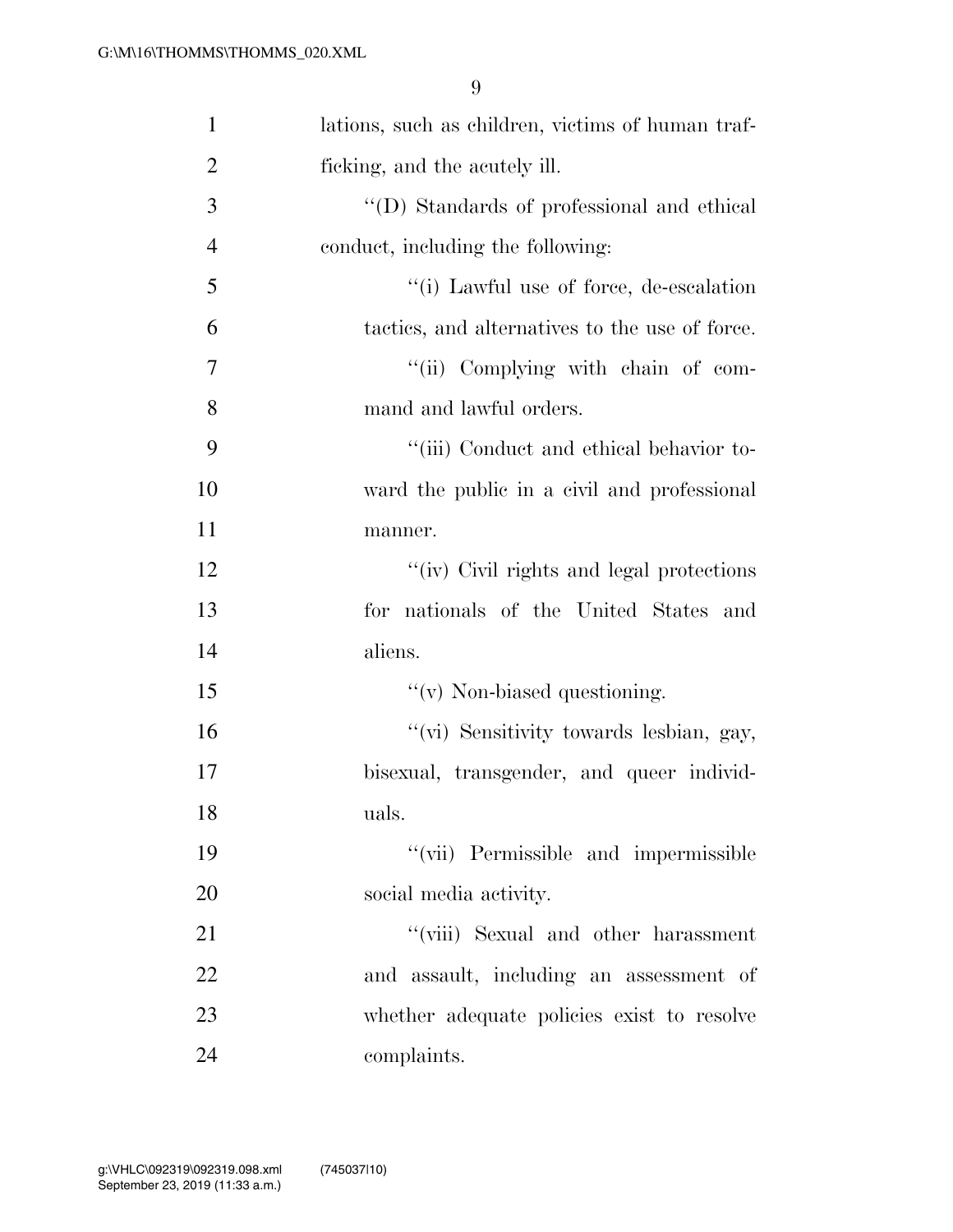| $\mathbf{1}$   | "(E) Protecting the civil, constitutional,         |
|----------------|----------------------------------------------------|
| $\overline{2}$ | human, and privacy rights of individuals, with     |
| 3              | special emphasis on the scope of enforcement       |
| $\overline{4}$ | authority, including chain of evidence practices   |
| 5              | and document seizure, and use of force policies    |
| 6              | available to agents and officers.                  |
| $\overline{7}$ | $\lq\lq(F)$ Maintaining and updated under-         |
| 8              | standing of Federal legal rulings, court deci-     |
| 9              | sions, and Department policies and procedures.     |
| 10             | " $(G)$ The scope of agents' and officers' au-     |
| 11             | thority to conduct immigration enforcement ac-     |
| 12             | tivities, including interviews, interrogations,    |
| 13             | stops, searches, arrests, and detentions, in addi- |
| 14             | tion to identifying and detecting fraudulent doc-  |
| 15             | uments.                                            |
| 16             | "(3) RECOMMENDATIONS.—Not later than $90$          |
| 17             | days after conducting each evaluation under para-  |
| 18             | graph (1), the Ombudsman shall develop, and sub-   |
| 19             | mit to the Secretary, recommendations regarding    |
| 20             | any additional training.                           |
| 21             | "(4) FEEDBACK.—Not later than $180$ days           |
| 22             | after receiving recommendations transmitted by the |
| 23             | Ombudsman, the Secretary shall respond publicly    |
| 24             | and in writing with feedback on each of the rec-   |
| 25             | ommendations, an action plan to implement any of   |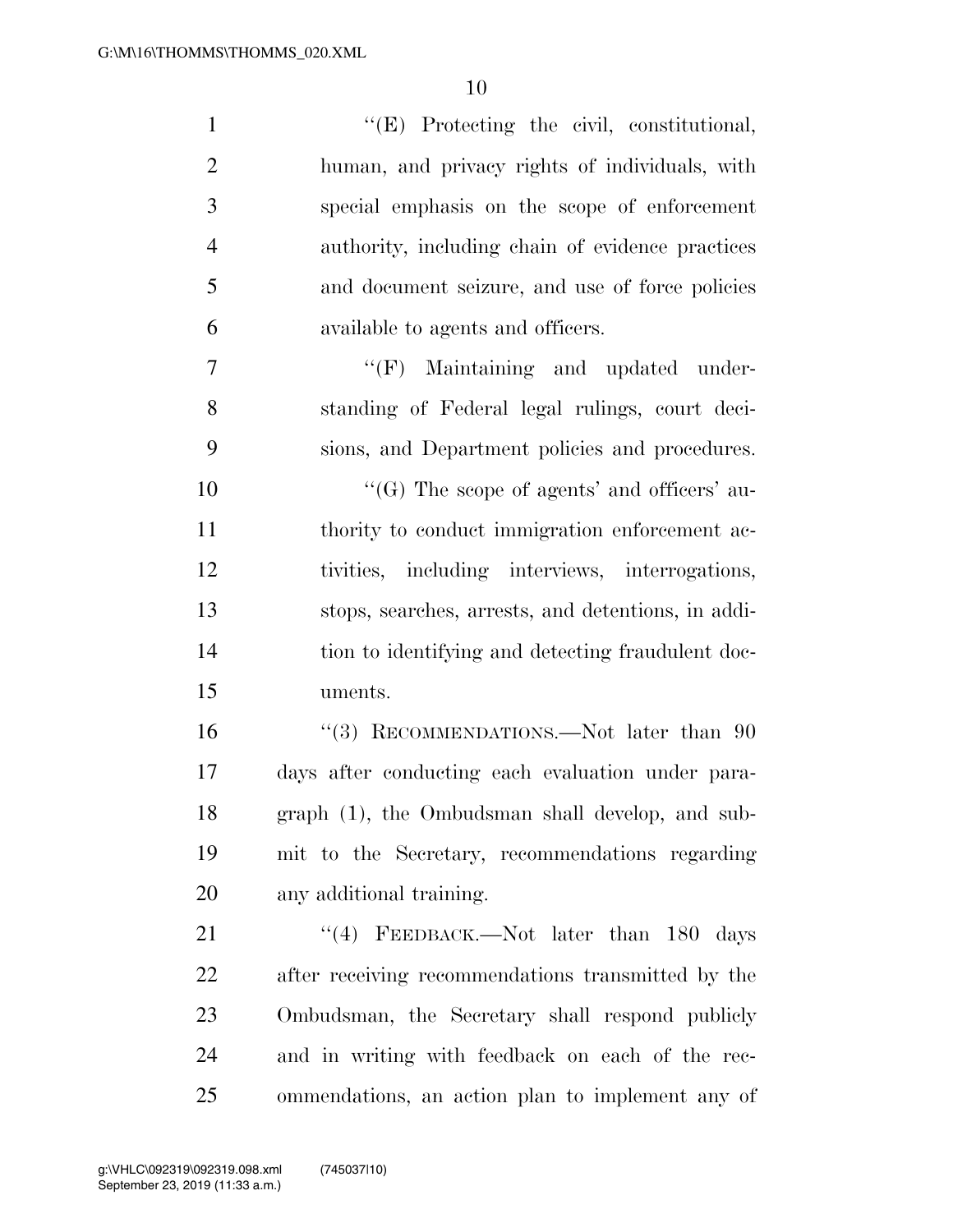such recommendations with which the Secretary con- curs, and a justification for why any of such rec-ommendations have been rejected.

4 "(i) ELECTRONIC TRACKING.—

 ''(1) IN GENERAL.—The Ombudsman, in co- ordination with the Commissioner of U.S. Customs and Border Protection, the Director of U.S. Immi- gration and Customs Enforcement, and the Office of Refugee Resettlement of the Department of Health and Human Services, shall develop recommendations for the establishment of an electronic tracking num- ber system on a single interface, which shall be used to track the location of a child who has been sepa- rated from a parent, legal guardian, or other relative of such child, and which shall be accessible to agents and officers of U.S. Customs and Border Protection, U.S. Immigration and Customs Enforcement, and the Office of Refugee Resettlement.

19 "(2) TRACKING NUMBER.—The recommenda- tions developed under this subsection shall consider how a tracking number can be assigned to a child who has been separated from a parent, legal guard-ian, or other relative of such child that—

24  $"({\rm A})$  is transferrable;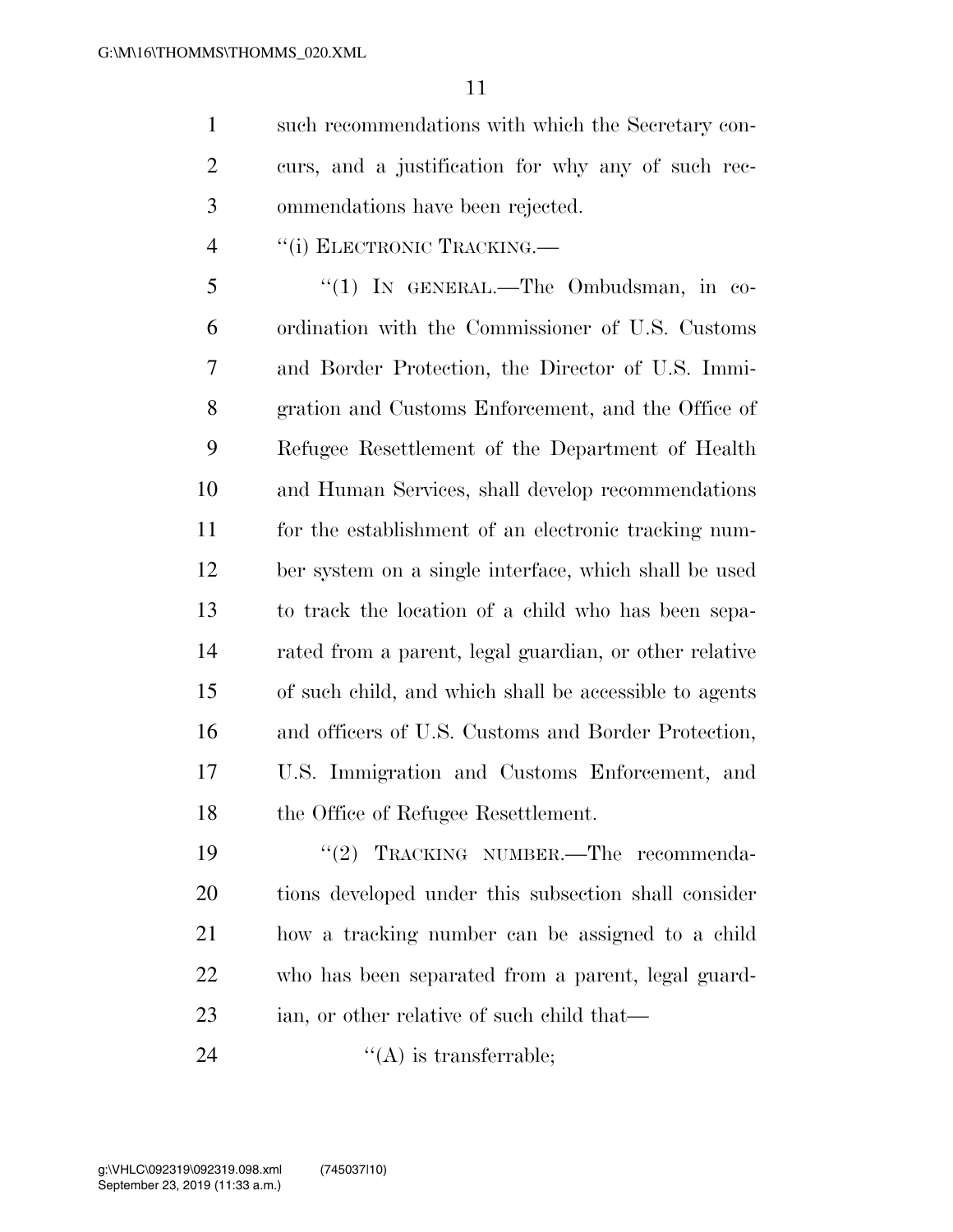| $\mathbf{1}$   | $\lq\lq (B)$ may be shared easily on the elec-        |
|----------------|-------------------------------------------------------|
| $\overline{2}$ | tronic tracking system described in this sub-         |
| 3              | section by agents and officers of—                    |
| $\overline{4}$ | "(i) U.S. Customs and Border Protec-                  |
| 5              | tion;                                                 |
| 6              | "(ii) U.S. Immigration and Customs                    |
| 7              | Enforcement; and                                      |
| 8              | "(iii) the Office of Refugee Resettle-                |
| 9              | ment of the Department of Health and                  |
| 10             | Human Services; and                                   |
| 11             | $\lq\lq$ (C) is interoperable with the electronic lo- |
| 12             | cation records of a parent, legal guardian, or        |
| 13             | other relative of such child.                         |
| 14             | "(j) BODY-WORN CAMERAS.—                              |
| 15             | "(1) REQUIREMENT.—Not later than 120 days             |
| 16             | after the date of the enactment of this section, the  |
| 17             | Ombudsman, in coordination with the Commissioner      |
| 18             | of U.S. Customs and Border Protection, the Direc-     |
| 19             | tor of U.S. Immigration and Customs Enforcement,      |
| 20             | and labor organizations representing agents and offi- |
| 21             | cers of U.S. Customs and Border Protection and        |
| <u>22</u>      | U.S. Immigration and Customs Enforcement, shall       |
| 23             | submit to the Committee on Homeland Security and      |
| 24             | the Committee on the Judiciary of the House of        |
| 25             | Representatives and the Committee on Homeland         |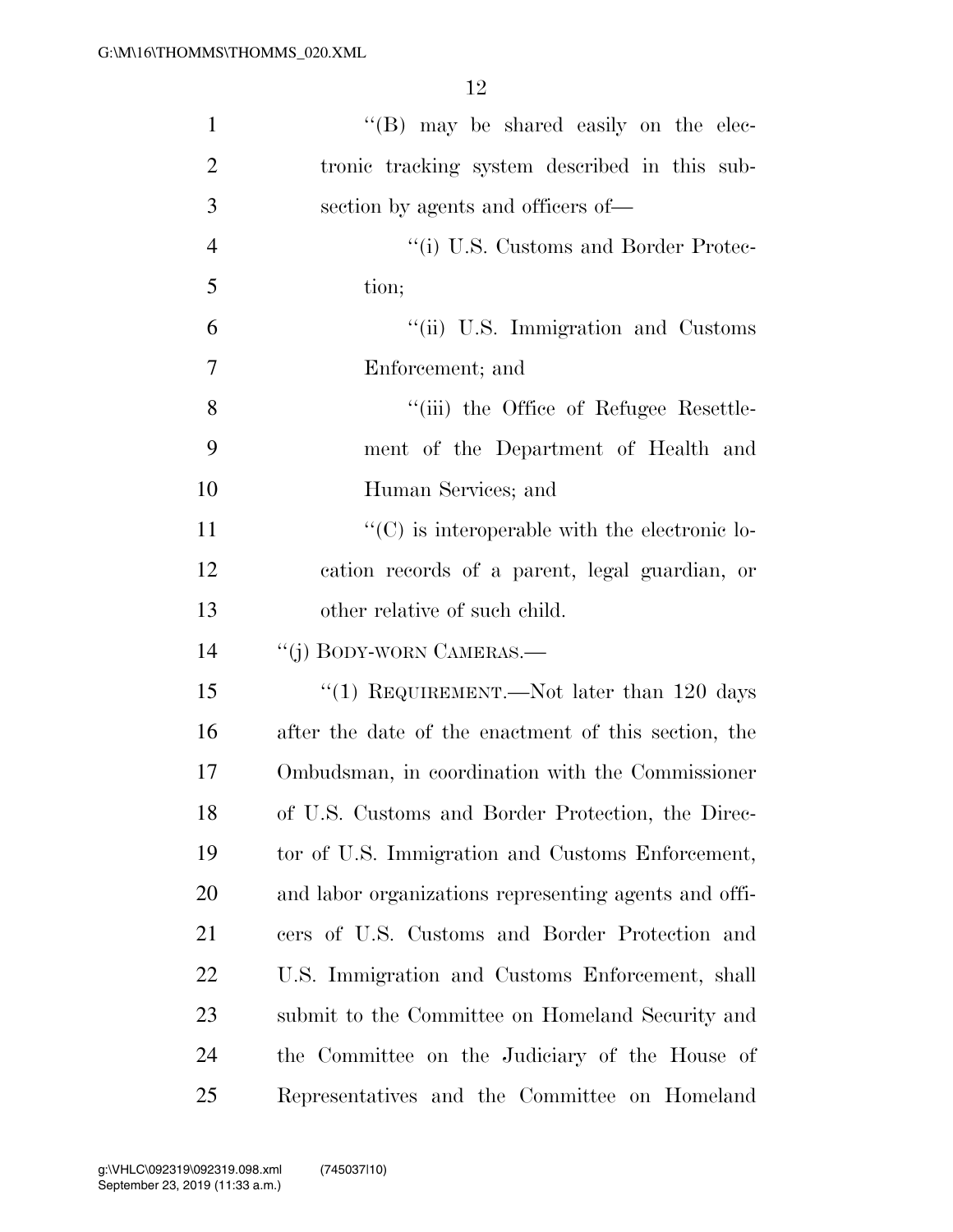| $\mathbf{1}$   | Security and Governmental Affairs and the Com-       |
|----------------|------------------------------------------------------|
| $\overline{2}$ | mittee on the Judiciary of the Senate a plan for re- |
| 3              | quiring, not later than one year after such date of  |
| $\overline{4}$ | enactment, the use of body-worn cameras by U.S.      |
| 5              | Border Patrol agents and U.S. Immigration and        |
| 6              | Customs Enforcement officers whenever such agents    |
| 7              | and officers are engaged in border security or immi- |
| 8              | gration enforcement activities.                      |
| 9              | "(2) ELEMENTS.—The plan required under               |
| 10             | paragraph (1) shall include the following:           |
| 11             | $\lq\lq$ . Benchmarks for implementation of          |
| 12             | the use of body-worn cameras within U.S. Cus-        |
| 13             | toms and Border Protection and U.S. Immigra-         |
| 14             | tion and Customs Enforcement.                        |
| 15             | "(B) Policies, procedures, and training              |
| 16             | modules for the use of body-worn cameras by          |
| 17             | agents and officers of U.S. Customs and Border       |
| 18             | Protection and U.S. Immigration and Customs          |
| 19             | Enforcement, including training modules relat-       |
| 20             | ing to the appropriate use of such cameras and       |
| 21             | adverse action for non-compliance.                   |
| 22             | $\lq\lq$ (C) Mechanisms to ensure compliance         |
| 23             | with body-worn camera policies and procedures.       |
| 24             | CONSIDERATIONS.—The plan required<br>(3)             |
| 25             | under paragraph $(1)$ shall be informed by—          |